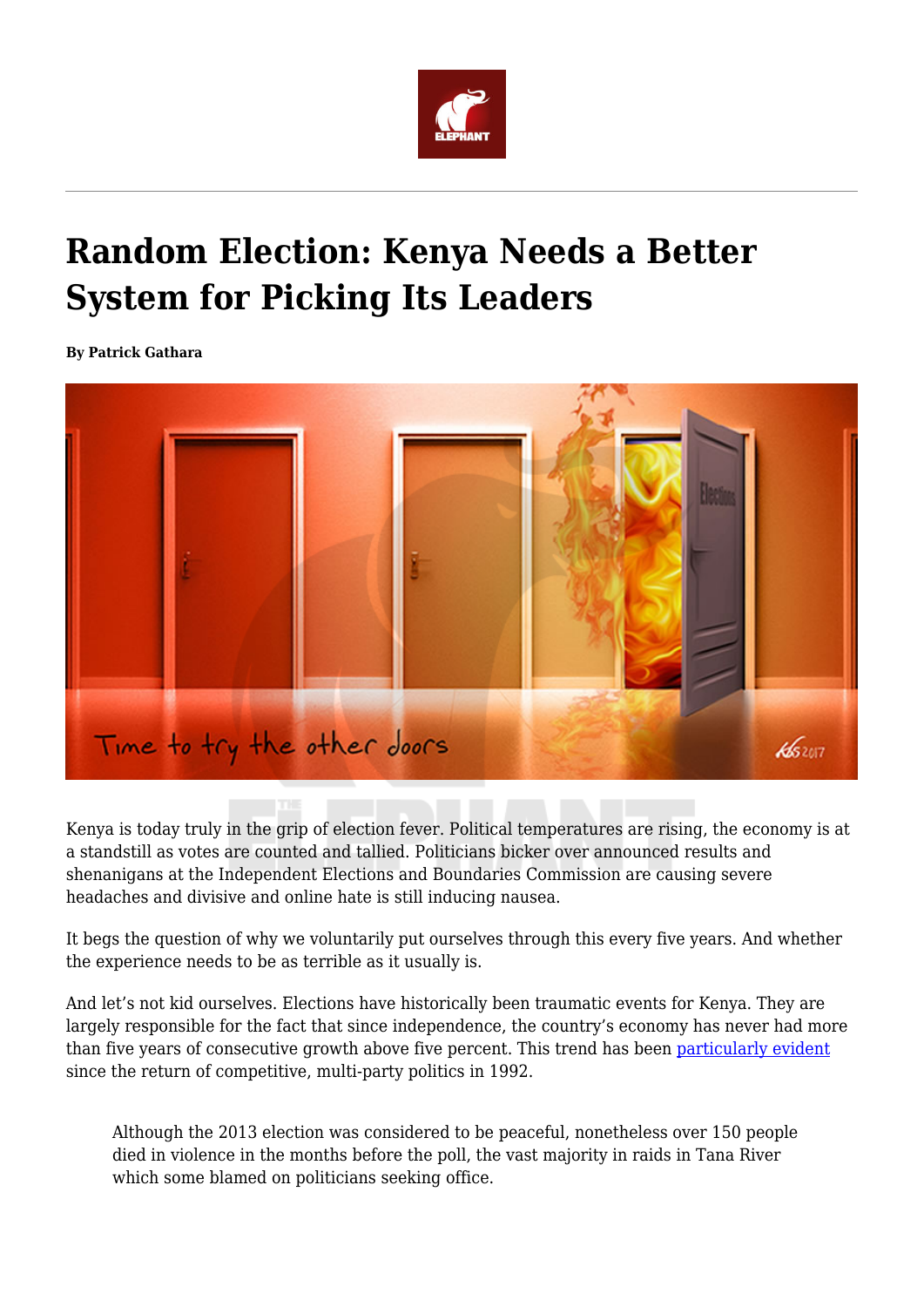Further, the worst cases of communal violence always happen around polling day, from the infamous "land clashes" that preceded the 1992 to the fighting in Likoni and elsewhere prior the 1997 polls, to the post-election violence of 2008. Between 1991 and 1997, election-related violence killed at least 2,000 people and displaced 400,000 more. A further at least 1300 were killed and 600,000 displaced by the 2008 violence.

Although the 2013 election was considered to be peaceful, nonetheless over 150 people died in violence in the months before the poll, the vast majority in raids in Tana River which [some blamed](https://africajournalismtheworld.com/2012/11/07/kenya-tana-river-clashes-a-bad-omen-for-election-time/) [on politicians seeking office.](https://africajournalismtheworld.com/2012/11/07/kenya-tana-river-clashes-a-bad-omen-for-election-time/) On voting day, 13 people, including 6 policemen and an election official, were killed in [attacks at the coast](https://www.theguardian.com/world/2013/mar/04/kenyan-elections-marred-mombasa-violence) and at least [another 5 died in protests](https://www.questia.com/newspaper/1P2-36300687/protests-erupt-as-court-validates-kenya-election) following the Supreme Court ruling that bequeathed Uhuru Kenyatta the Presidency.

Basically, sortition is the way democracy was run over 3,000 years ago when the Athenians invented it

So why do we do this? What is the value of elections? Across the world, many are losing faith in elections as a system of selecting leaders. In [an article in The Elephant,](https://www.theelephant.info/future/2017/06/29/why-bother-to-vote-why-elections-are-losing-their-lustre/) Dr Seema Shah writes that governing elites have so gerrymandered the rules governing elections that power has effectively been transferred from voters to candidates. This has "gradually distanced electoral processes from the people, and … created electoral contests that hinge on little more than big money and elite strategy." It is thus no accident that in one of the global studies she cites, less than half of respondents think elections are an essential characteristic of democracy. Others see elections as an aristocratic device meant to stop rather than enhance democracy. One such is [Flemish historian and](http://theconversation.com/are-elections-ruining-democracy-54962) [writer David Van Reybrouck](http://theconversation.com/are-elections-ruining-democracy-54962) who asserts that "the person who casts his or her vote, casts it away". They propose doing away with elections and career politicians and simply regularly and randomly selecting citizens to run government. It is called sortition and is [not as loony as it may at first sound](https://www.youtube.com/watch?v=-FsOH4KQp54).

Basically, sortition is the way democracy was run over 3,000 years ago when the Athenians invented it (It wasn't an idea peculiar to democracies. In the Bible's Old Testament, various offices and functions in the temple were also determined by casting lots). The ancient Greeks saw elections as an aristocratic device, one designed to limit rather than enable democracy. In Politics, Aristotle states: "it is thought to be democratic for the offices [of constitutional government] to be assigned by lot, for them to be elected oligarchic". According to [a paper by Bret Hennig of the Sortition](https://www.psa.ac.uk/sites/default/files/conference/papers/2017/Hennig%2C%20Brett%20-%20The%20End%20of%20Politicians_0.pdf) [Foundation,](https://www.psa.ac.uk/sites/default/files/conference/papers/2017/Hennig%2C%20Brett%20-%20The%20End%20of%20Politicians_0.pdf) "it was well understood thousands of years ago that elections are aristocratic devices; 'elite' and 'elect', after all, share the same etymological root."

But if our representatives should be people who are like us, then elections are a really bad way to go about choosing them. "It is impossible by elections to choose normal people," Yoram Gat, an Israeli software engineer told The Daily Beast.

At the heart of sortition is a deep question regarding representation, which is the engine of representative democracy. Since it would be impossible to find a table big enough to sit 20 million adult Kenyans, and also because many of us have a life, it makes sense to select representatives to articulate our positions in forums like Parliament.

But if our representatives should be people who are like us, then elections are a really bad way to go about choosing them. "It is impossible by elections to choose normal people," Yoram Gat, an Israeli software engineer told The Daily Beast. "Normal people are kind of anonymous." Professional politicians, on the other hand, are anything but anonymous or normal. Just look at the characters in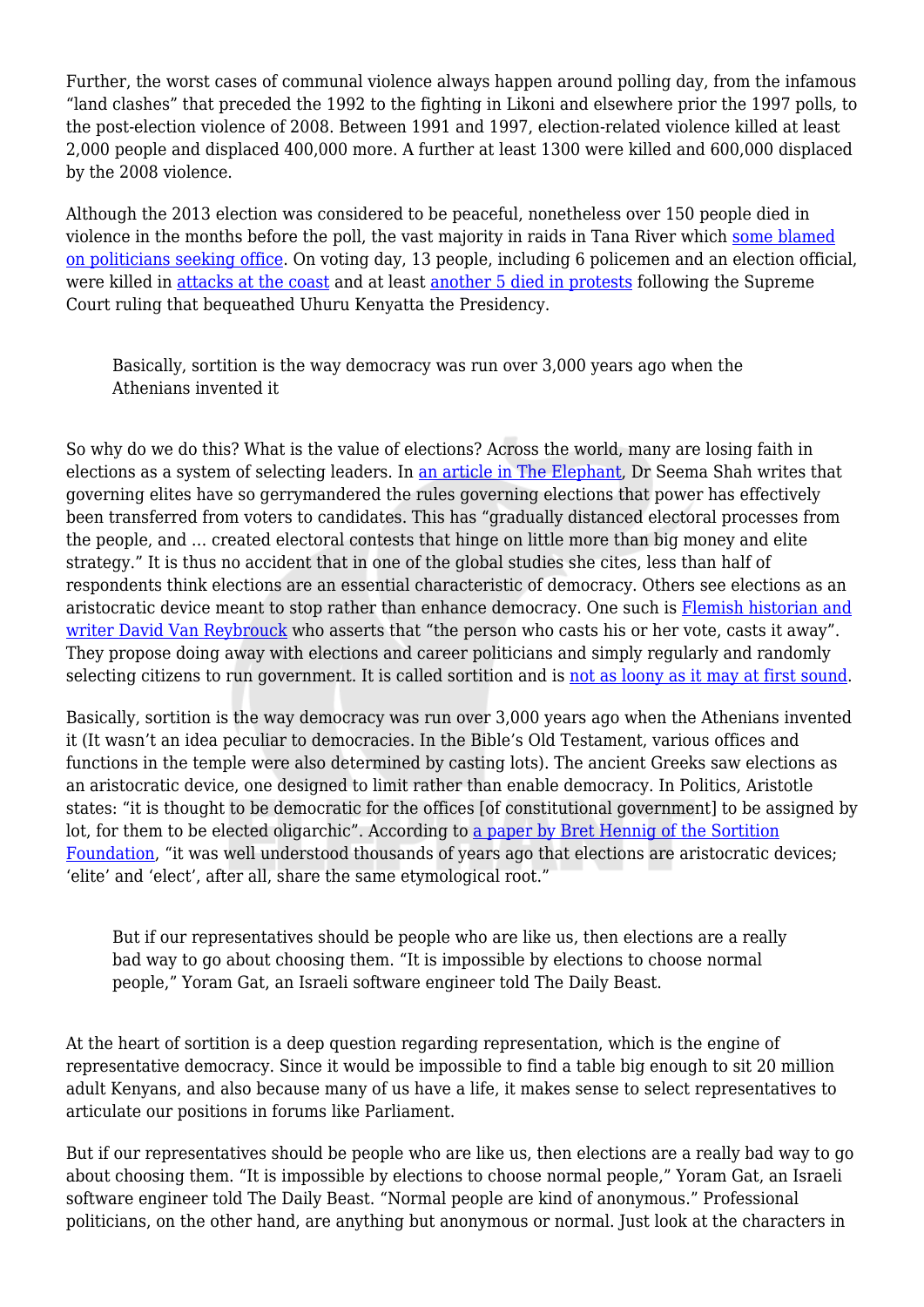the Kenyan Parliament.

In fact, across the world, political representatives are nothing like the people they are meant to represent. They tend to be richer and better educated. Parliaments almost never reflect the ethnic, gender and other characteristics of the societies that elected them. Further, elections tend to reinforce and reproduce social hierarchies -and generate ruling classes. They are today mainly contestations between and about elites. And since, even when well-run, they are easily gamed by the rich and influential, they give rise to hereditary political dynasties. Thus elections can both legitimize and facilitate the concentration of political power within and among a small group of families across several generations.

Sortition presents few such problems. Random sampling will, on average, produce parliaments that are pretty accurate reflections of society. It is why, in countries like the US where they have a jury system, jury members are essentially picked by lot to represent the judgement of society. Further, chance being inherently incorruptible, it matters not how much money is spent on campaigns. In fact, there would be no point in campaigning except to influence, not who is picked, but the issues they would prioritize in their tenure.

It is, of course, no panacea to political problems (such as ensuring, for example, that smaller groupings within society do not get ignored) but sorting has the added advantage of getting rid of career politicians -which, I'm sure, few would mourn. It would also eliminate dynastic politics of the sort we in Kenya have been historically treated to.

However, for the foreseeable future at least, elections -problematic as they may be- will remain a crucial component of democracy. They will continue to offer citizens symbolic occasions to renew and legitimize their governance system, to hold public officials to account, to debate differing visions of the future and review options for the deployment of their collective resources. However, a major problem is that in much of the world -and Kenya is a prime example of this- elections have become the only opportunity for citizens to do any of this.

Every five years, we are harangued into registering for the vote and into casting our ballots on voting day. Many commentators go so far as to declare your vote to be your voice and that a failure to vote is an abdication of the right to complain about government policy. In fact, President Kenyatta was fond of telling opposition supporters to stop complaining about his government and to wait for elections where they could do something about it. "You had your chance to lead. Now it's our turn," [his deputy, William Ruto, said](http://www.capitalfm.co.ke/news/2015/05/uhuru-to-raila-wait-for-your-time-to-lead/) in response to sustained criticism from opposition leader, Raila Odinga. "Let us do our jobs. Help us, but give us room to do what we were elected to do. In a few years there'll be another election." In this formulation, there is the idea that in order to "do what it was elected to do" the government must be spared criticism.

Voting is just one of the many mechanisms democracy should afford the people to partake in governance. In fact, it is not the casting of a ballot once every five years that is the crucial characteristic of democracy; many authoritarian systems feature elections.

It is all hogwash. Voting is just one of the many mechanisms democracy should afford the people to partake in governance. In fact, it is not the casting of a ballot once every five years that is the crucial characteristic of democracy; many authoritarian systems feature elections. Rather, it is popular participation in everyday governance -in enforcing accountability and influencing the decisions government makes in between elections- that marks a system out as a democracy.

Elections only gain life and death importance when all other paths to accountability and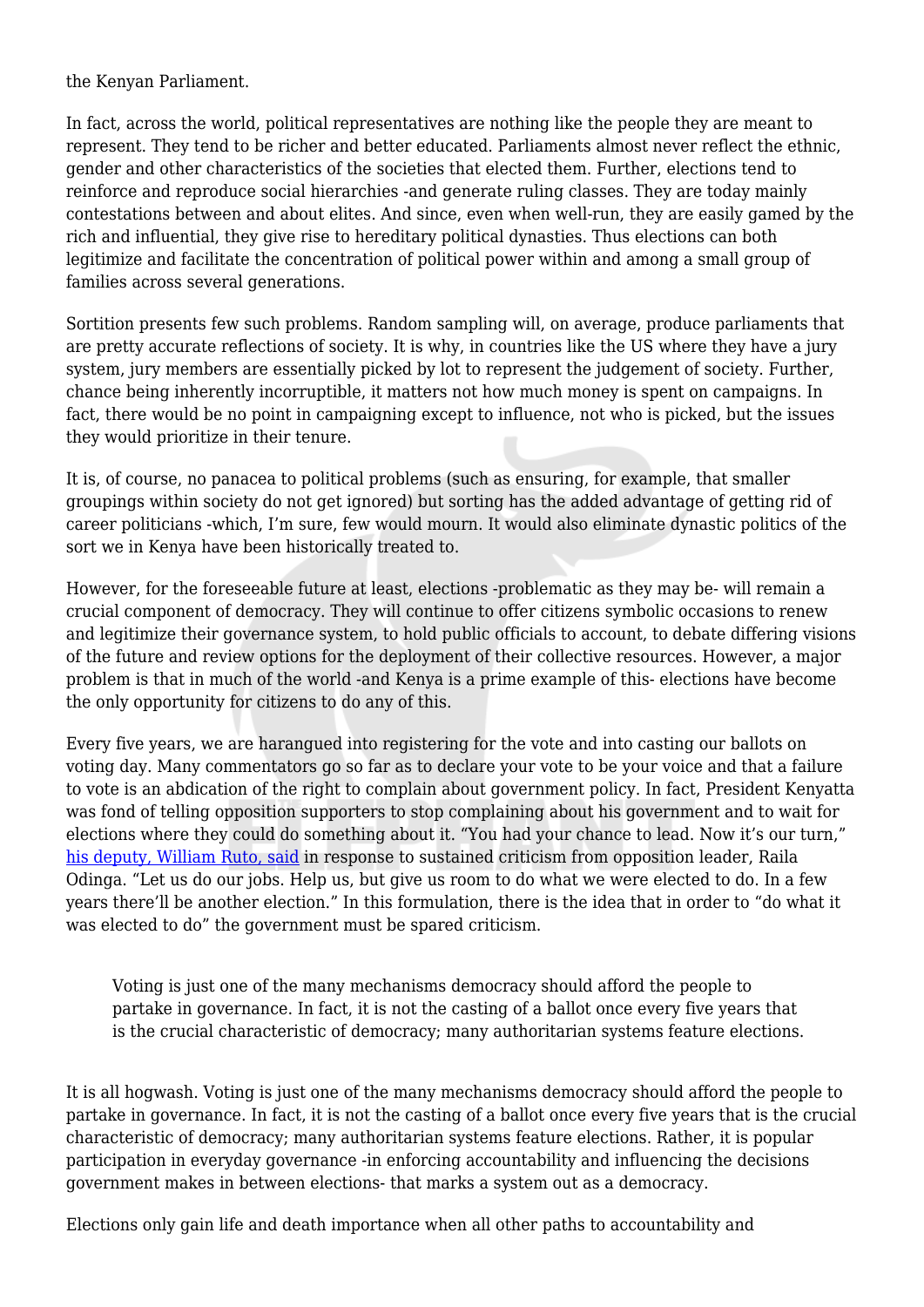participation are blocked. And given the way their rules have been fixed, electoral contests have become more about legitimizing elite ambitions rather than solving the people's problems. Campaign manifestos illustrate this, focused as they are on highfalutin visions rather than fixing mundane, everyday problems.

This sets us up for a horrible cycle. Because there is no accountability and minimal participation of the voting public in governance after the election, politicians will promise anything knowing they do not need to deliver it. Voters, also knowing this, will prioritize what they can get during campaigns since there is no way of guaranteeing that you will get anything after. Thus voter bribery and improbable manifesto promises.

It also incentivizes corruption. For the candidates, there are incentives to spend huge amounts of money getting elected because it opens the gates to a world of looting and self-enrichment through corrupt contracting. And the more one can steal, the more largess one has to bribe the public at the next election, and so on.

Further, regardless of the nature of the system, there is little recognition of the fact that not voting remains a legitimate choice. One may either not wish to legitimize the outcome of an obviously flawed process or may prefer to participate in other ways. Just as voting should not be construed as the end of democratic participation, not voting should not be seen as surrendering all rights to other forms of democratic participation including complaining about the way leaders elected by others govern.

Instead of a ballot box fetish, our focus should be on participation after the vote. We should examine the many ways our system makes it difficult for ordinary people to participate in lawmaking or express their opinions and easy for the government to ignore them when they do. We should be concerned when peaceful protesters are beaten down, or online activism is disparaged and when MPs, under the pretense of giving effect to the constitutional right of recall, pass a law that makes it well-nigh impossible for their constituents to recall them.

In what is perhaps the most memorable phrase in his famous address at Gettysburg in the aftermath of the US Civil War, President Abraham Lincoln defined democracy as "government of the people, by the people, for the people". A democratic government is not about replacing the people with rulers. But rather about enabling citizens to participate in their own governance and that means it is always accountable to them.

A democratic government is not about replacing the people with rulers. But rather about enabling citizens to participate in their own governance and that means it is always accountable to them.

Which raises another set of fundamental questions that we need to grapple with. Are the people who are elected representatives or delegates? Are they there to faithfully reflect the wishes of their constituents or are they essentially given the authority to implement their own particular views?

During election campaigns, competing candidates and parties try to sell their solutions to the problems they identify. Those who are then elected can thereafter claim a mandate to implement those solutions. However, it goes beyond that. They will obviously, in their tenures, face issues and challenges that were not in their manifestos. How should they address them?

This creates a dilemma. Given that most citizens have neither the resources nor the inclination to delve into the intricacies of policy making, it is not at all clear whether it would be altogether